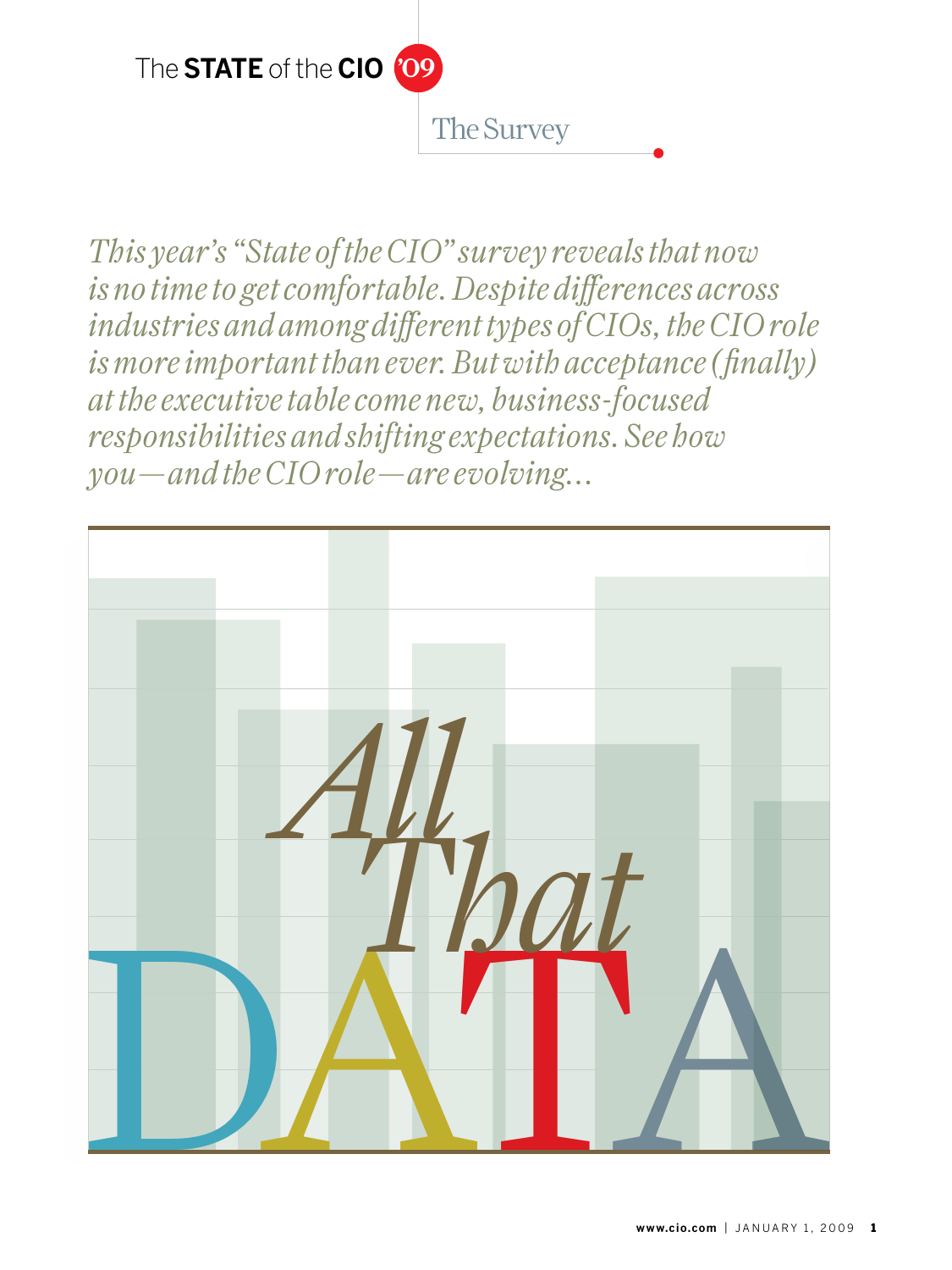

# *All About*You

### Tenure Rises

The CIO's**average tenure** is 11 months longer than it was last year, and three months longer than in 2007. Smallcompany CIOs stay in their jobs the longest: six years, one month.

#### your Average TENURE IN YOUR CURRENT Post

yrs.,  $\blacktriangleleft$ mos.

Your Boss

More IT heads are reporting to the CEO now than any time in the past five years.



## Time and Money

You can't trade a higher salary for job security these days. On average, lower-paid government CIOs stay on the job only three months longer than their highly compensated financial services peers.

| <b>Industry</b>             | <b>Average Salary</b> | <b>Average Tenure</b> |
|-----------------------------|-----------------------|-----------------------|
| Finance/banking/insurance   | \$335,700             | 5 yrs., 8 mos.        |
| Manufacturing (noncomputer) | \$273.800             | 6 yrs., 3 mos.        |
| Wholesale/retail            | \$252.300             | 4 yrs., 3 mos.        |
| Health care                 | \$243.100             | 4 yrs., 10 mos.       |
| <b>Education</b>            | \$162,300             | 5 yrs., 2 mos.        |
| Government                  | \$157.400             | 5 yrs., 11 mos.       |

## $CIO++$

Nearly two-thirds of all CIOs have leadership responsibility for a non-IT area of the business. Business Strategists are more likely than other types of CIOs to have additional roles.

| <b>Area of Responsibility</b>                       | <b>All CIOs</b> | <b>Business Strategists</b> |
|-----------------------------------------------------|-----------------|-----------------------------|
| Security                                            | 32%             | 33%                         |
| Strategy                                            | 25%             | 38%                         |
| Administration/operations                           | 20%             | 31%                         |
| Risk management                                     | 14%             | 13%                         |
| Customer service                                    | 14%             | 23%                         |
| Procurement                                         | 9%              | 12%                         |
| Note: Respondents could chose more than one answer. |                 |                             |

The percentage of midsizecompany CIOs reporting to CEOs jumped to **47%** from **38%**  in 2008. At large firms, **44%** of CIOs report to the top boss, up from **35%** 

More Clout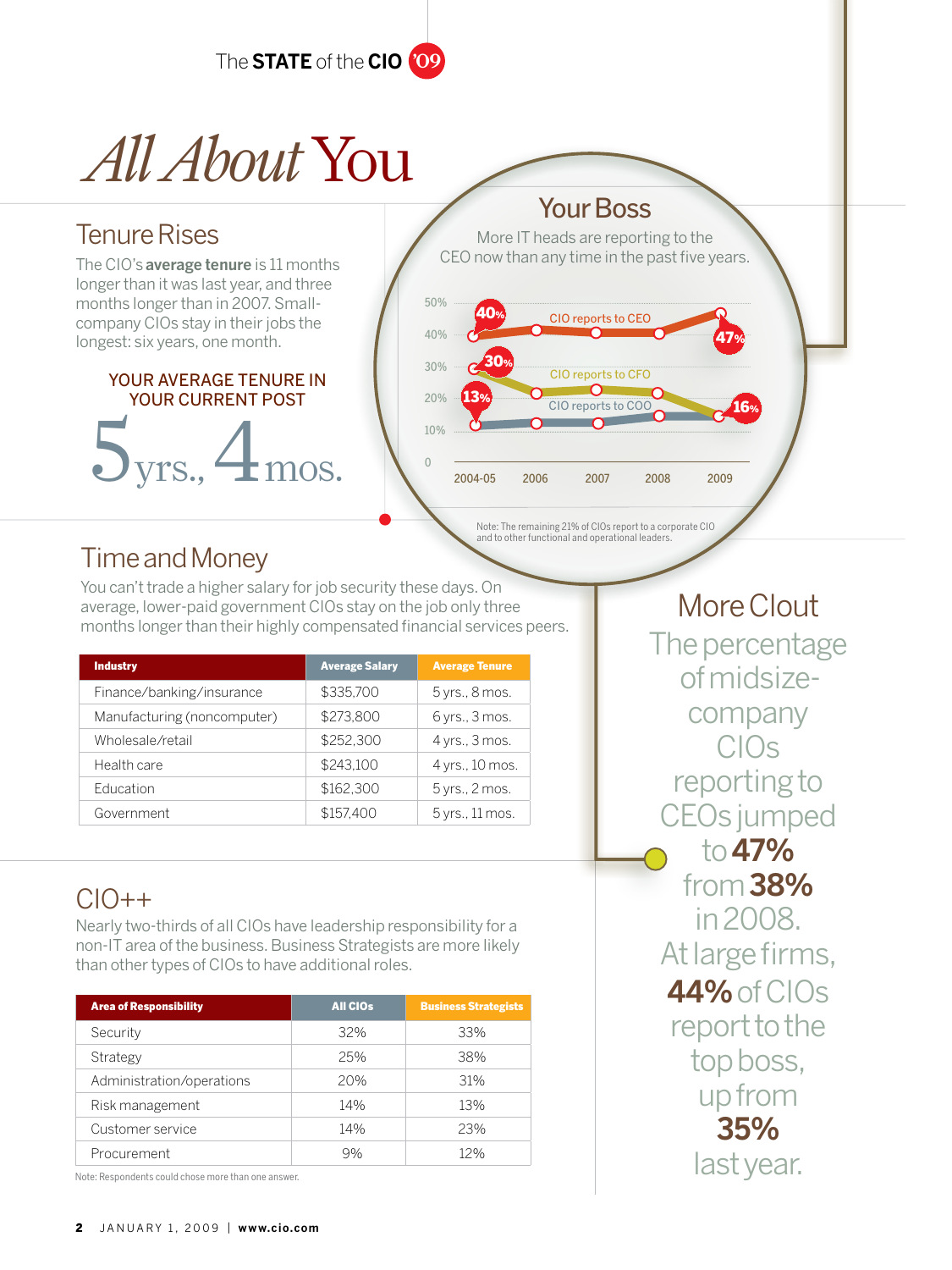## What You Do

1. Aligning IT and business goals

2. Cultivating the IT/business partnership

**3.** Improving IT operations/systems performance

4. Leading change efforts

**5.** Implementing new systems and architecture

**6.** Driving business innovation

**7.** Redesigning business processes

8. Controlling IT costs

**9.** Developing business strategy

10. Looking for competitive differentiation

11. Managing IT crises

12. Managing security

**13.** Negotiating with vendors

14. Developing go-to-market strategies and technologies

**15.** Studying market trends and customer needs

Respondents were asked to select five activities that best characterize their focus and how they spend their time.

## Who You Are

More heads of IT claim the **CIO title** than ever before.

|          | 2004 | 2008 | 2009 |
|----------|------|------|------|
| CIO      | 49%  | 60%  | 66%  |
| CTO      | 3%   | 4%   | 4%   |
| VP/IT    | 13%  | 11%  | 8%   |
| Director | 29%  | 18%  | 11%  |
| ∩ther    | 6%   | 6%   | 10%  |

## The Real Key to Success

**70%** of you say long-term strategic thinking and planning is the leadership competency most critical to your role, up from **56%** last year.

## Who Gets Your Time

Based on our survey respondents' choices of which activities capture their time and energy, we classified them according to the three types of CIOs in the CIO Executive Council's "Future State CIO" model: Function Heads (30%), Transformational Leaders (52%) and Business Strategists (18%). Business Strategists spend the least time with their IT staff.

|                              | <b>Function</b><br><b>Head</b> | <b>Transformational</b><br><b>Leader</b> | <b>Business</b><br><b>Strategist</b> |
|------------------------------|--------------------------------|------------------------------------------|--------------------------------------|
| Your company's executives    | 19%                            | 22%                                      | 26%                                  |
| IT staff or team             | 42%                            | 39%                                      | 32%                                  |
| Non-IT employees             | 21%                            | 19%                                      | 19%                                  |
| IT vendors/service providers | 11%                            | 10%                                      | 9%                                   |
| External partners/customers  | 8%                             | 11%                                      | 14%                                  |

Note: Respondents were asked to estimate the amount of time spent with each group.

### **Slightly less than half of CIOs**

 $(46%)$ say that IT is still considereda cost center.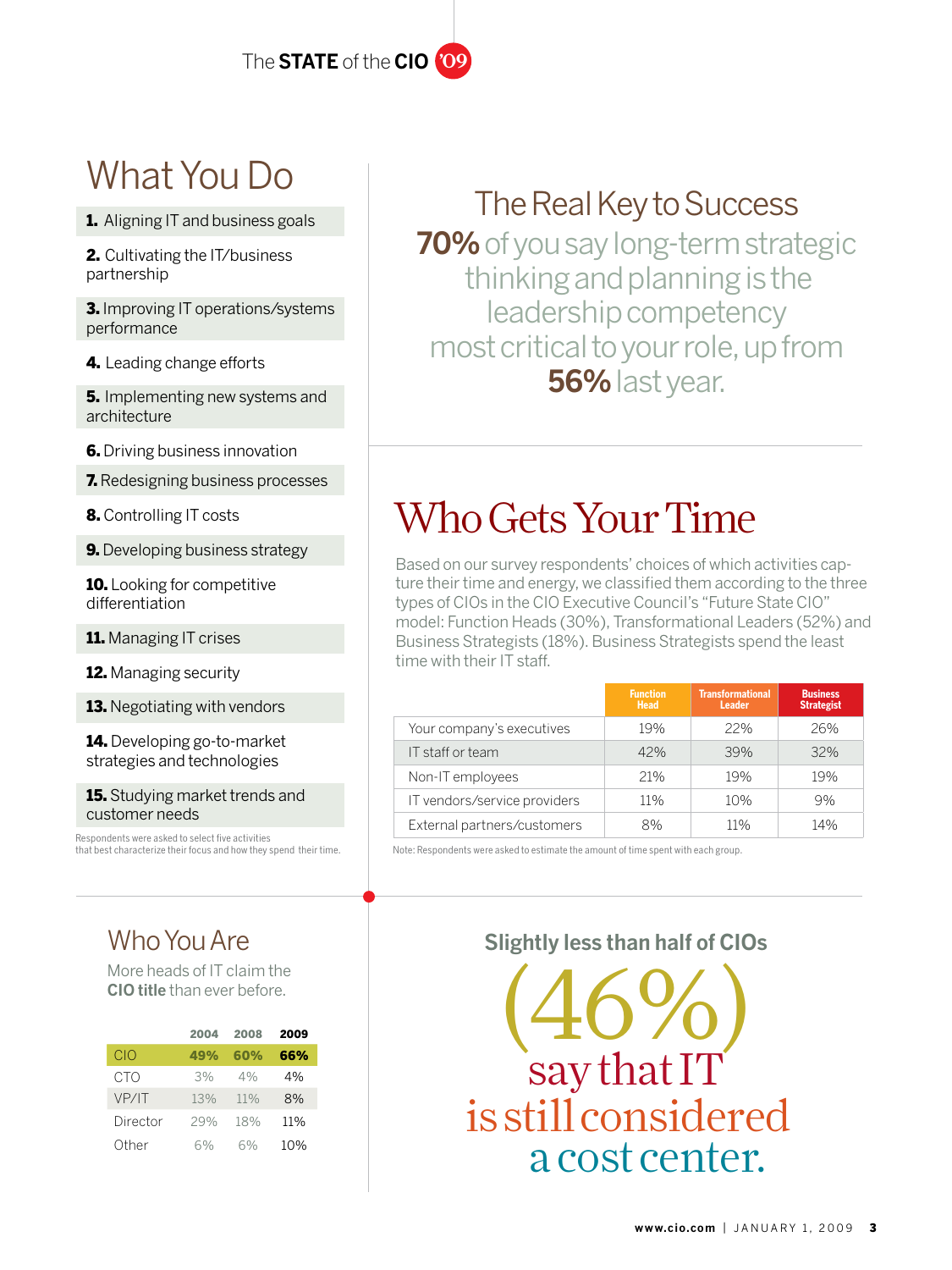## *The New* Alignment *Challenge*

CIOs and business leaders finally agree: IT plays a critical role in a company's success. But that doesn't mean you and your colleagues always see eye to eye. We found disconnects when we compared the answers of CIOs at large companies with those of business leaders surveyed by Forrester Research.



## Technology Is Critical, but IT Performance Lags Expectations

Of course you think IT is important. Business execs believe it even more.

| Technology is                                       | <b>CIOs</b> | <b>Business Executives</b> |
|-----------------------------------------------------|-------------|----------------------------|
| A core component of company products and services   | 77%         | 81%                        |
| Central to how you differentiate from competitors   | 65%         | 72%                        |
| Primarily used to reduce business costs             | 46%         | 66%                        |
| Essential for your distribution and sales model     | 75%         | 77%                        |
| IT is effective at                                  |             |                            |
| Delivering core components of products and services | 85%         | 70%                        |
| Differentiating from competitors                    | 69%         | 61%                        |
| Reducing business costs                             | 75%         | 64%                        |
| Meeting distribution and sales expectations         | 72%         | 67%                        |

Note: Results reflect companies with more than \$1 billion in revenue. Business executives were surveyed separately by Forrester Research.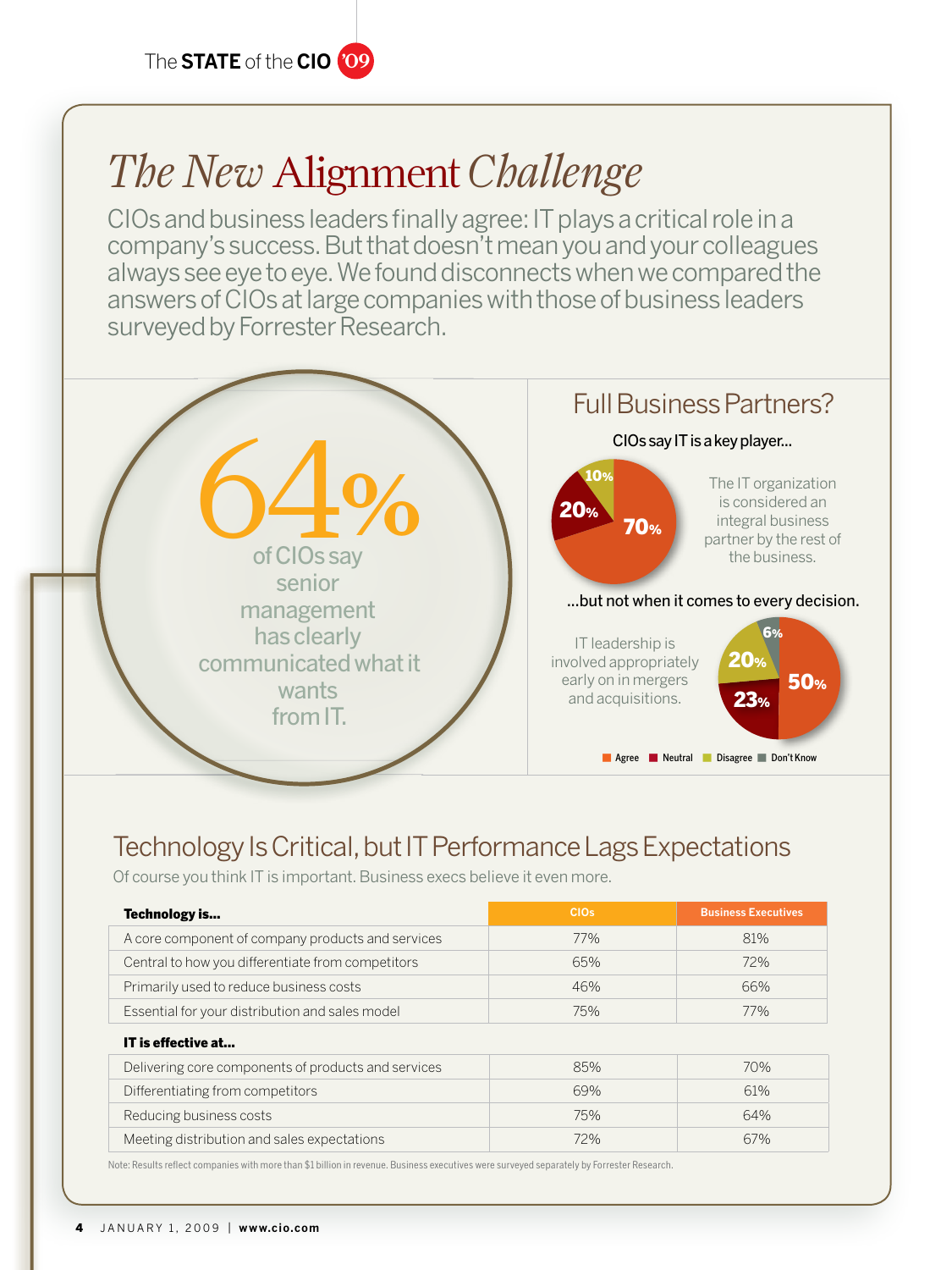## Struggle for Control

CIOs say the IT organization is responsible for major technology decisions. Business leaders think otherwise.

| The IT organization is responsible for        | CIO <sub>s</sub> | <b>Business Execs</b> |
|-----------------------------------------------|------------------|-----------------------|
| Negotiating with and managing vendors         | 89%              | 44%                   |
| Configuring systems                           | 87%              | 60%                   |
| Managing systems in production                | 88%              | 55%                   |
| Managing IT projects                          | 76%              | 51%                   |
| Deciding on acceptable security/privacy risks | 75%              | 50%                   |
| Selecting vendor-offered solutions            | 61%              | 41%                   |
| Setting technology investment priorities      | 54%              | 30%                   |

Note: Results reflect companies with more than \$1 billion in revenue. Business executives were surveyed separately by Forrester Research.

## Innovation from technology is a  $\operatorname{C-level}$  and  $\operatorname{board-of}$  – directors **priority at** 58% **of companies—but significantly**  less so **at firms with** Function Head CIOs**.**

## Conflicting Agendas

CIOs say that IT will have the most impact next year on workforce productivity. But when it comes to making new investments, business leaders are focused on acquiring and retaining customers.

| CIO <sub>s</sub><br>(Ranked IT's impact) | <b>Objective</b>                                              | <b>Business Execs</b><br>(Ranked drivers for IT decisions) |
|------------------------------------------|---------------------------------------------------------------|------------------------------------------------------------|
|                                          | Improve end-user workforce productivity                       | $\overline{4}$                                             |
| $\mathcal{P}$                            | Drive innovative new-market offering or business<br>practices | 3-tie                                                      |
| 3                                        | Reengineer core business processes                            | 6                                                          |
| $\overline{4}$                           | Lower company operating costs                                 | 2-tie                                                      |
| 5                                        | Improve quality of products and services                      | 3-tie                                                      |
| 6                                        | Support globalization                                         | 5                                                          |
| 7                                        | Improve security/risk management                              | $\ast$                                                     |
| 8-tie                                    | Manage customer relationships                                 | 2-tie                                                      |
| 8-tie                                    | <b>Acquire and retain customers</b>                           |                                                            |
| 9                                        | Enable regulatory compliance                                  | $\ast$                                                     |

\**Not asked.* Note: Results reflect companies with more than \$1 billion in revenue. Business executives were surveyed separately by Forrester Research.